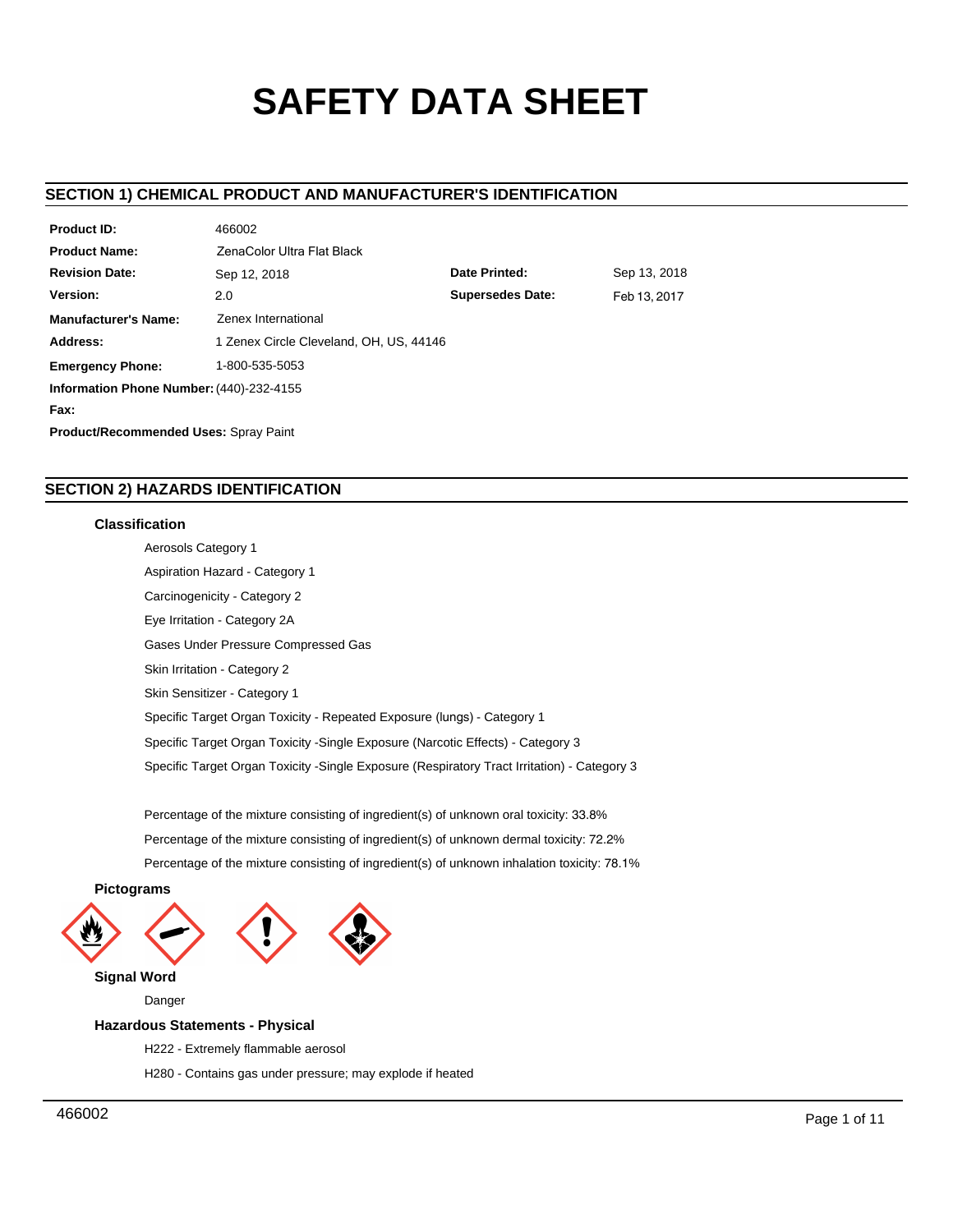## **Hazardous Statements - Health**

- H372 Causes damage to organs (lungs) through prolonged or repeated exposure.
- H304 May be fatal if swallowed and enters airways
- H351 Suspected of causing cancer.
- H319 Causes serious eye irritation
- H315 Causes skin irritation
- H317 May cause an allergic skin reaction
- H336 May cause drowsiness or dizziness
- H335 May cause respiratory irritation

#### **Precautionary Statements - General**

- P101 If medical advice is needed, have product container or label at hand.
- P102 Keep out of reach of children.
- P103 Read label before use.

## **Precautionary Statements - Prevention**

- P210 Keep away from heat, hot surfaces, sparks, open flames and other ignition sources. No smoking.
- P211 Do not spray on an open flame or other ignition source.
- P251 Do not pierce or burn, even after use.
- P201 Obtain special instructions before use.
- P202 Do not handle until all safety precautions have been read and understood.
- P280 Wear protective gloves, protective clothing, eye protection, and face protection.
- P264 Wash hands thoroughly after handling.
- P272 Contaminated work clothing should not be allowed out of the workplace.
- P260 Do not breathe mist, vapors, or spray.
- P270 Do not eat, drink or smoke when using this product.
- P271 Use only outdoors or in a well-ventilated area.

#### **Precautionary Statements - Response**

P314 - Get medical attention if you feel unwell.

- P308 + P313 IF exposed or concerned: Get medical attention.
- P301 + P310 IF SWALLOWED: Immediately call a POISON CENTER or doctor.
- P331 Do NOT induce vomiting.

P305 + P351 + P338 - IF IN EYES: Rinse cautiously with water for several minutes. Remove contact lenses, if present and easy to do. Continue rinsing.

- P337 + P313 If eye irritation persists: Get medical attention.
- P302 + P352 IF ON SKIN: Wash with plenty of soap and water.
- P362 + P364 Take off contaminated clothing and wash it before reuse.
- P333 + P313 If skin irritation or a rash occurs: Get medical attention.
- P304 + P340 IF INHALED: Remove person to fresh air and keep comfortable for breathing.
- P312 Call a POISON CENTER or doctor if you feel unwell.

## **Precautionary Statements - Storage**

P410 + P412 - Protect from sunlight. Do not expose to temperatures exceeding 50 °C/122 °F.

P403 + P405 - Store in a well-ventilated place. Store locked up.

# **Precautionary Statements - Disposal**

P501 - Dispose of contents and container in accordance with all local, regional, national and international regulations.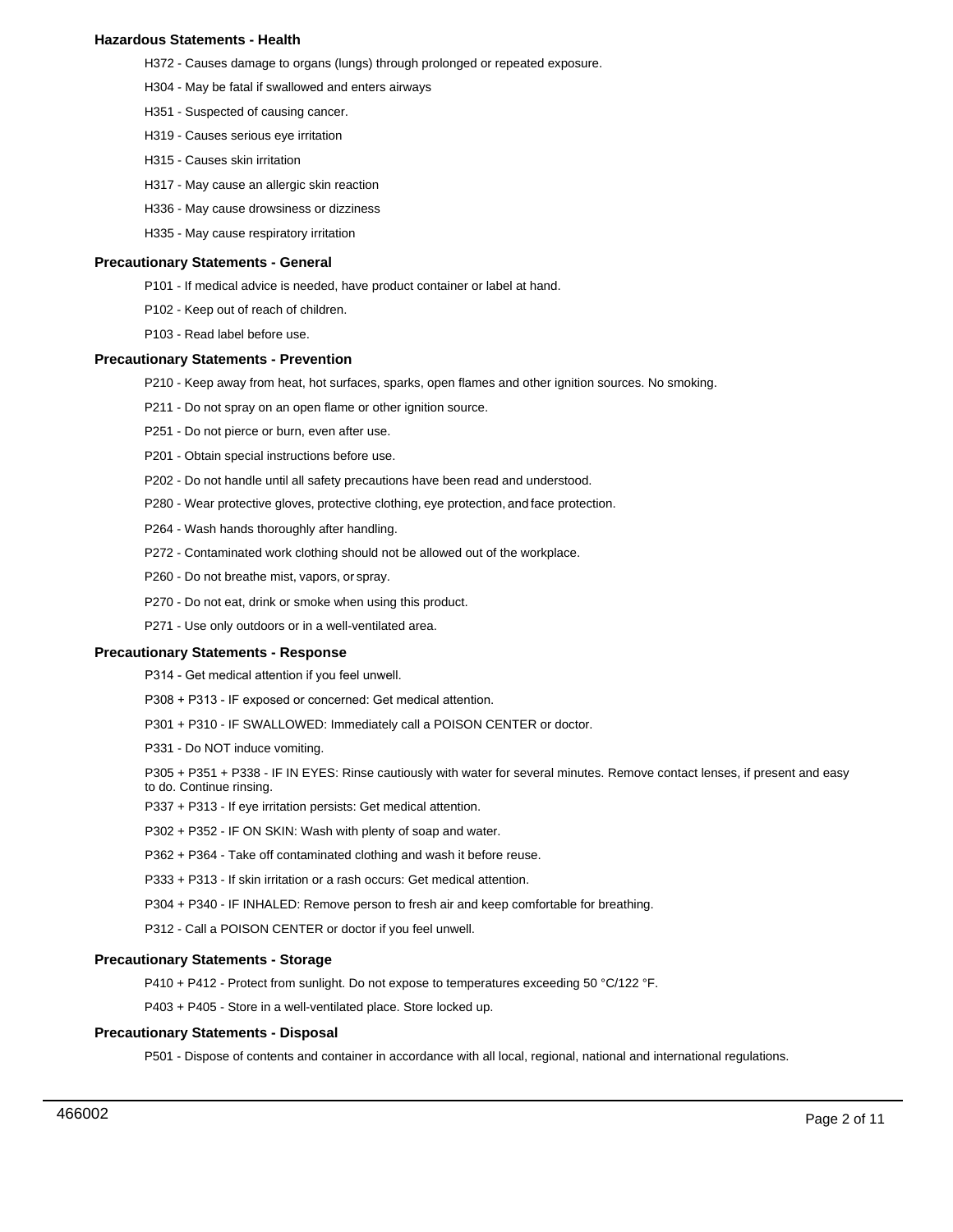# **Hazards Not Otherwise Classified (HNOC)**

DANGER: Rags, steel wool, other waste soaked with this product, and sanding residue may spontaneously catch fire if improperly discarded. Immediately place rags, steel wool, other waste soaked with this product, and sanding residue in a sealed, water-filled, metal container. Dispose of in accordance with local fire regulations.

## **Supplemental Label Elements**

WARNING: This product contains chemicals known to the State of California to cause cancer and birth defects or other reproductive harm.

Please refer to the SDS for additional information. Keep out of reach of children. Keep upright in a cool, dry place. Do not discard empty can in trash compactor.

DELAYED EFFECTS FROM LONG TERM OVEREXPOSURE: Contains solvents which can cause permanent brain and nervous system damage. Intention misuse by deliberately concentrating and inhaling the contents can be harmful or fatal.

# **SECTION 3) COMPOSITION, INFORMATION ON INGREDIENTS**

| <b>CAS</b>   | <b>Chemical Name</b>              | % By Weight   |
|--------------|-----------------------------------|---------------|
| 0000067-64-1 | <b>ACETONE</b>                    | 25% - 50%     |
| 0000074-98-6 | <b>PROPANE</b>                    | 10% - 25%     |
| 0000123-86-4 | <b>BUTYL ACETATE</b>              | 10% - 25%     |
| 0000106-97-8 | <b>BUTANE</b>                     | 5% - 15%      |
| 0014807-96-6 | <b>TALC</b>                       | $2\% - 7\%$   |
| 0064742-89-8 | Lt. Aliphatic Hydrocarbon Solvent | $2\% - 7\%$   |
| 0000763-69-9 | ETHYL-3-ETHOXYPROPIONATE          | $1.0\% - 5\%$ |
| 0001330-20-7 | <b>XYLENE</b>                     | $0.1\% - 2\%$ |
| 0001333-86-4 | <b>CARBON BLACK</b>               | $0.1\% - 2\%$ |
| 0000100-41-4 | ETHYLBENZENE                      | $0.1\% - 2\%$ |
|              | Unsaturated Fatty Acids           | $0.1\% - 2\%$ |

Specific chemical identity and/or exact percentage (concentration) of the composition has been withheld to protect confidentiality.

# **SECTION 4) FIRST-AID MEASURES**

## **Inhalation**

Remove to fresh air. Administer oxygen if needed. Apply artificial respiration if breathing has stopped. Get medical attention.

## **Eye Contact**

Wash immediately with large volumes of fresh water for at least 15 minutes. Get medical attention.

## **Skin Contact**

Take off immediately all contaminated clothing, shoes, and leather goods(e.g., watchbands, belts). Wash contaminated clothing thoroughly before reuse. Wash with soap and water. Get medical attention if irritation persists.

## **Ingestion**

Get medical attention immediately. Call a poison center or physician. Wash out mouth with water. Remove victim to fresh air and keep at rest in a position comfortable for breathing. If material has been swallowed and the exposed person is conscious, give small quantities of water to drink. Stop if the exposed person feels sick as vomiting may be dangerous. Aspiration hazard if swallowed. Can enter lungs and cause damage. Do not induce vomiting. If vomiting occurs, the head should be kept low so that vomit does not enter the lungs. Never give anything by mouth to an unconscious person. If unconscious, place in recovery position and get medical attention immediately. Maintain an open airway.

# **SECTION 5) FIRE-FIGHTING MEASURES**

# **Suitable Extinguishing Media**

Use extinguishing media suitable for surrounding fire.

## **Unsuitable Extinguishing Media**

None known.

## **Specific Hazards in Case of Fire**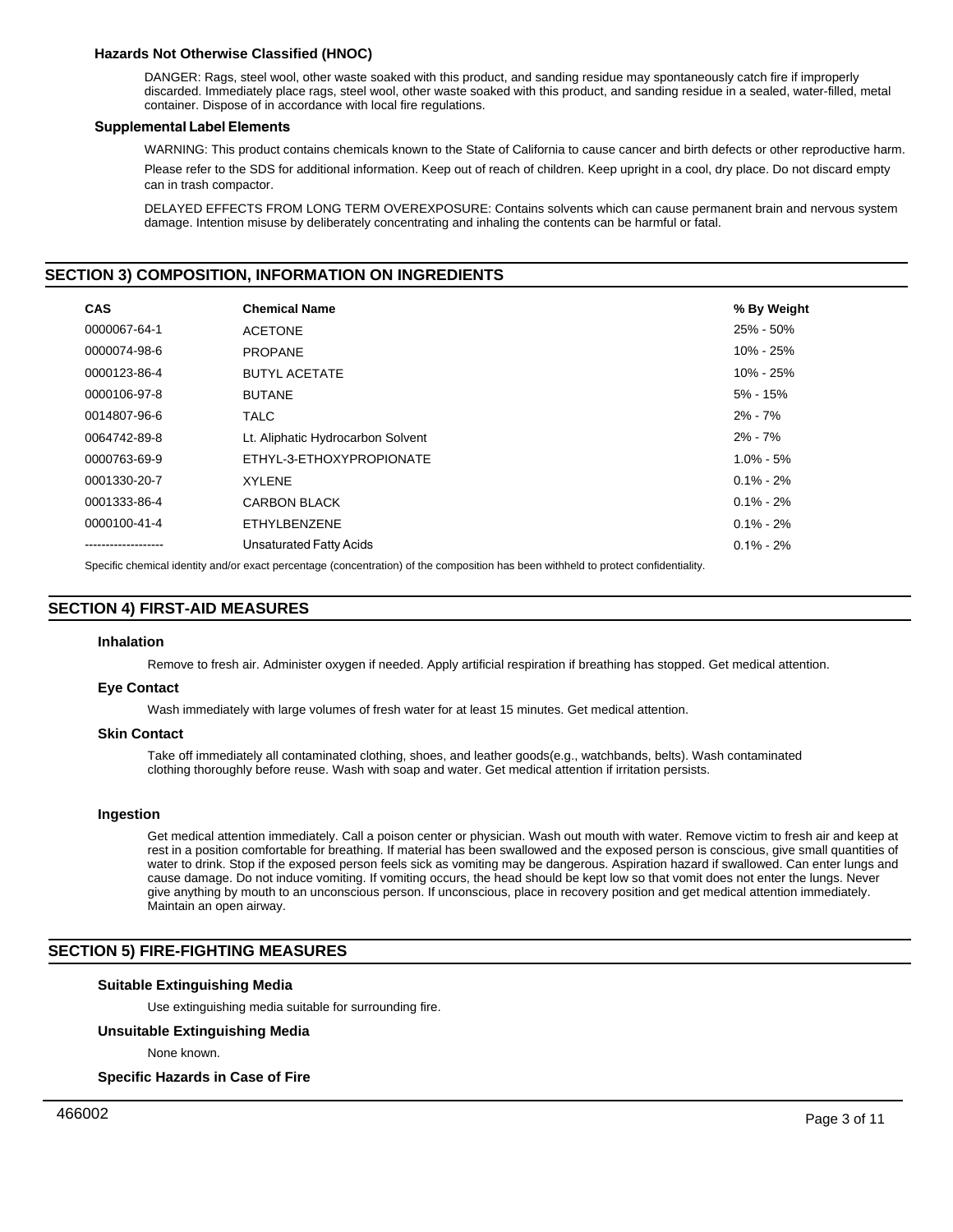Extremely flammable aerosol. Runoff to sewer may create fire or explosion hazard. In a fire or if heated, a pressure increase will occur and the container may burst, with the risk of a subsequent explosion. Gas may accumulate in low or confined areas or travel a considerable distance to a source of ignition and flash back, causing fire or explosion. Bursting aerosol containers may be propelled from a fire at high speed.

#### **Fire-Fighting Procedures**

Water may be used to cool containers to prevent pressure build-up and explosion when exposed to extreme heat.

#### **Special Protective Actions**

Wear goggles and use a self-contained breathing apparatus. If water is used, fog nozzles are preferred.

## **SECTION 6) ACCIDENTAL RELEASE MEASURES**

## **Emergency Procedure**

Avoid breathing vapors. Ventilate area. Remove all sources of ignition.

#### **Recommended Equipment**

Clean up with an absorbent material and place in closed containers for disposal.

#### **Personal Precautions**

Wear safety glasses and gloves.

### **Environmental Precautions**

Stop spill/release if it can be done safely.

# **SECTION 7) HANDLING AND STORAGE**

## **General**

Do not puncture or incinerate (burn) cans. Do not stick pins, nails, or any other sharp objects into opening on top of can. Do not spray in eyes. Do not take internally.

## **Ventilation Requirements**

Use in a well ventilated place.

## **Storage Room Requirements**

Store and use in a cool, dry, well-ventilated area. Do not store above 120°F. See product label for additional information.

# **SECTION 8) EXPOSURE CONTROLS, PERSONAL PROTECTION**

#### **Eye Protection**

Safety glasses with side shields should be used if indicated. Eye wash and safety showers in the workplace are recommended.

#### **Skin Protection**

Use solvent-resistant protective gloves for prolonged or repeated contact.

## **Respiratory Protection**

Avoid breathing vapors. In restricted areas, use approved chemical/mechanical filters designed to remove a combination of particles and vapor. In confined areas, use an approved air line respirator or hood. A self-contained breathing apparatus is required for vapor concentrations above PEL/TLV limits.

#### **Appropriate Engineering Controls**

Ventilation should be sufficient to prevent inhalation of any vapors.

| <b>Chemical Name</b> | OSHA       | OSH/    | つSHA        | OSHA              | <b>OSHA</b>           |             | <b>OSHA</b> | <b>NIOSH</b> | <b>NIOSH</b> | <b>NIOSH</b>         | <b>NIOSH</b> |              |
|----------------------|------------|---------|-------------|-------------------|-----------------------|-------------|-------------|--------------|--------------|----------------------|--------------|--------------|
|                      | <b>TWA</b> | TWA     | <b>STEL</b> | <b>CTE</b><br>ٵٵ٥ | $\mathsf{Tables}$ (2. | <b>OSHA</b> | Skin        | <b>TWA</b>   | <b>TWA</b>   | <b>OTE</b><br>∟∟ ا ت | ᅂᅚ<br>ٵٵ؈    | <b>NIOSH</b> |
|                      | (ppm)      | (ma/m3) | 'opm.       | $\sim$<br>(mq/m3) | 70<br>Z3              | Carcinogen  | designation | (ppm)        | (ma/m3)      | (ppm)                | (ma/m3)      | Carcinogen   |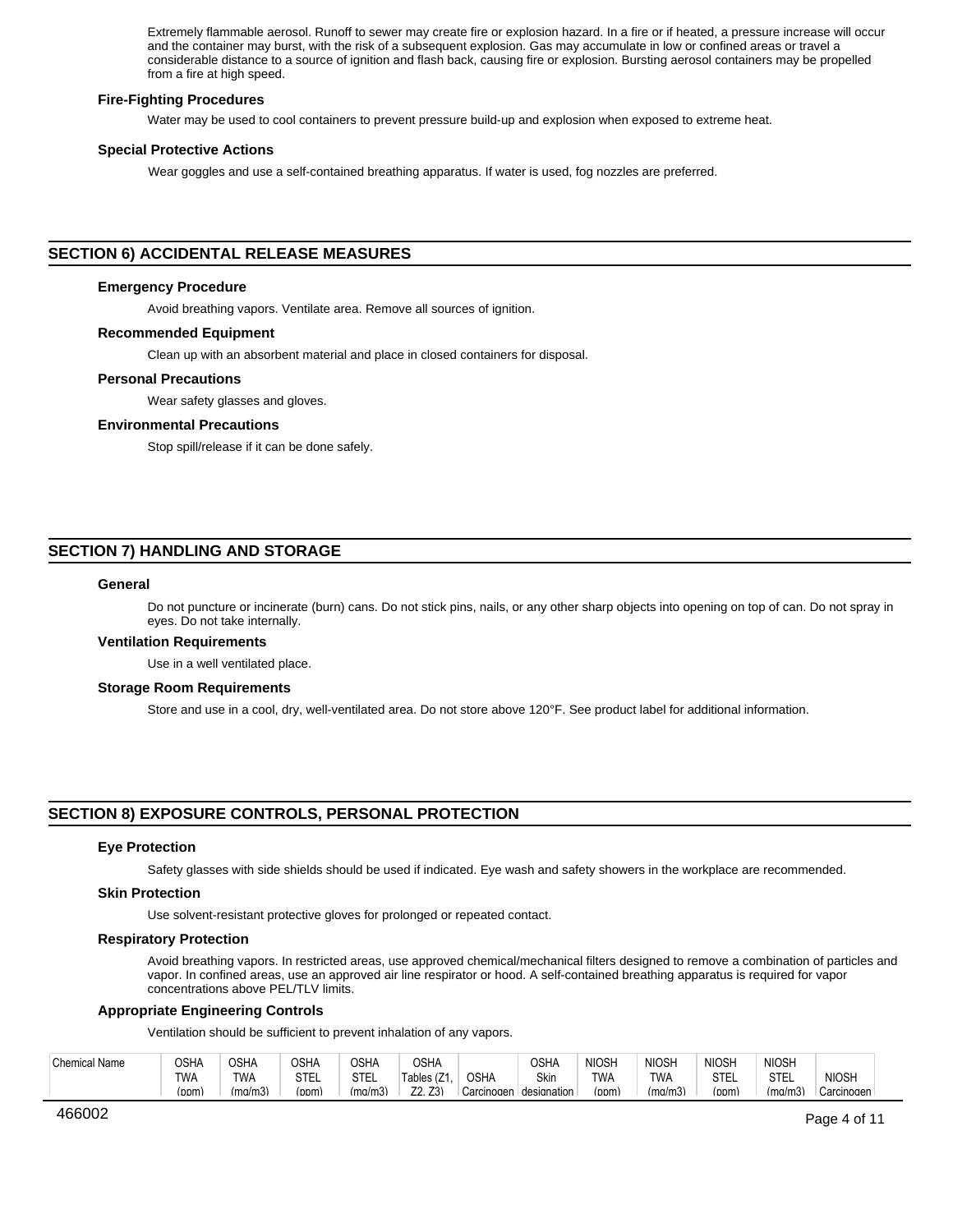|                                             | $\lambda \Gamma \Gamma \cdots$ | $v \cdot w \cdot w \cdot w$ | $\mathbf{v}$ in the state $\mathbf{v}$ | $\cdots$ $\sigma$ $\cdots$ $\cdots$ | —— <b>,</b> | _ _ _ _      | المتحصص ويتحجج | $\mathbf{v}$ in $\mathbf{v}$ | $\mathbf{v} \cdot \mathbf{v}$ | $\mathbf{v}$ in $\mathbf{v}$ | $v_1 \cdots v_n \cdots v_n$ | د د سرور ساده ده سه س |
|---------------------------------------------|--------------------------------|-----------------------------|----------------------------------------|-------------------------------------|-------------|--------------|----------------|------------------------------|-------------------------------|------------------------------|-----------------------------|-----------------------|
| <b>ACETONE</b>                              | 1000                           | 2400                        |                                        |                                     |             |              |                | 250                          | 590                           |                              |                             |                       |
| Lt. Aliphatic<br><b>Hydrocarbon Solvent</b> | 500                            | 2000                        |                                        |                                     |             |              |                |                              |                               |                              |                             |                       |
| <b>BUTANE</b>                               |                                |                             |                                        |                                     |             |              |                | 800                          | 1900                          |                              |                             |                       |
| <b>BUTYL ACETATE</b>                        | 150                            | 710                         |                                        |                                     |             |              |                | 150                          | 710                           | 200                          | 950                         |                       |
| <b>CARBON BLACK</b>                         |                                | 3.5                         |                                        |                                     |             |              |                |                              | 3.5a                          |                              |                             |                       |
| <b>ETHYLBENZENE</b>                         | 100                            | 435                         |                                        |                                     |             |              |                | 100                          | 435                           | 125                          | 545                         |                       |
| <b>PROPANE</b>                              | 1000                           | 1800                        |                                        |                                     |             |              |                | 1000                         | 1800                          |                              |                             |                       |
| <b>TALC</b>                                 |                                | 20 mppcf                    |                                        |                                     |             | $\mathbf{1}$ |                |                              |                               |                              |                             |                       |
| <b>XYLENE</b>                               | 100                            | 435                         |                                        |                                     |             |              |                | 100                          | 435                           | 150                          | 655                         |                       |

| Chemical Name                        | <b>ACGIH</b><br><b>TWA</b><br>(ppm)                | <b>ACGIH</b><br><b>TWA</b><br>(mg/m3) | <b>ACGIH</b><br><b>STEL</b><br>(ppm) | <b>ACGIH</b><br><b>STEL</b><br>(mg/m3) |
|--------------------------------------|----------------------------------------------------|---------------------------------------|--------------------------------------|----------------------------------------|
| <b>ACETONE</b>                       | 250                                                |                                       | 500                                  |                                        |
| Lt. Aliphatic<br>Hydrocarbon Solvent |                                                    |                                       |                                      |                                        |
| <b>BUTANE</b>                        | 1000                                               |                                       |                                      |                                        |
| <b>BUTYL ACETATE</b>                 | 50                                                 |                                       | 150                                  |                                        |
| <b>CARBON BLACK</b>                  |                                                    | 3(1)                                  |                                      |                                        |
| <b>ETHYLBENZENE</b>                  | 20                                                 |                                       |                                      |                                        |
| <b>PROPANE</b>                       | See<br>Appendix<br>F: Minimal<br>Oxygen<br>Content |                                       |                                      |                                        |
| <b>TALC</b>                          | $0.1$ f/cc $(F)$<br>(K)                            | 2(E,R)                                |                                      |                                        |
| <b>XYLENE</b>                        | 100                                                | 434                                   | 150                                  | 651                                    |

(C) - Ceiling limit, (F) - Respirable fibers, (I) - Inhalable fraction, (K) - Should not exceed 2 mg/m3 respirable particulate mass

# **SECTION 9) PHYSICAL AND CHEMICAL PROPERTIES**

# **Physical and Chemical Properties**

| Density                             | 6.11 lb/gal                 |
|-------------------------------------|-----------------------------|
| Density VOC                         | N.A.                        |
| % VOC                               | N.A.                        |
|                                     |                             |
|                                     |                             |
| Appearance<br><b>Odor Threshold</b> | <b>Black Liquid</b><br>N.A. |
| Odor Description                    | N.A.                        |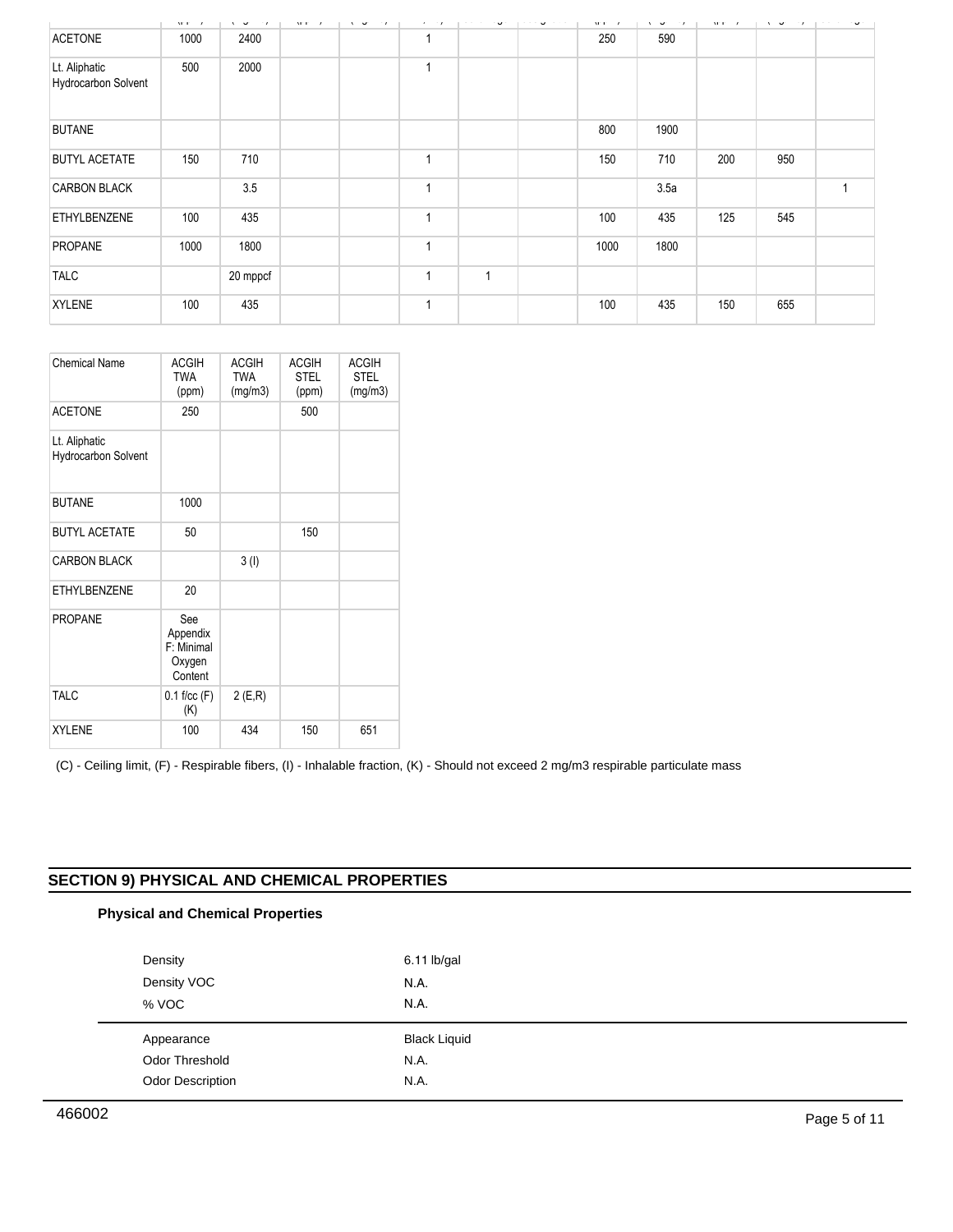| рH                           | 7                                                               |
|------------------------------|-----------------------------------------------------------------|
| <b>Water Solubility</b>      | N.A.                                                            |
| Flammability                 | Flash point below 73°F/23°C                                     |
| <b>Flash Point Symbol</b>    | N.A.                                                            |
| <b>Flash Point</b>           | -29 °C (-20.2°F) (Pensky-Martens Closed Cup)                    |
| Viscosity                    | Kinematic (40°C (104°F)): <0.205 cm <sup>2</sup> /s (<20.5 cSt) |
| Lower Explosion Level        | 0.9%                                                            |
| <b>Upper Explosion Level</b> | 12.8%                                                           |
| Vapor Density                | $1.55$ (Air = 1)                                                |
| <b>Melting Point</b>         | N.A.                                                            |
| <b>Freezing Point</b>        | N.A.                                                            |
| Low Boiling Point            | N.A.                                                            |
| High Boiling Point           | N.A.                                                            |
| Decomposition Pt             | N.A.                                                            |
| Auto Ignition Temp           | N.A.                                                            |
| <b>Evaporation Rate</b>      | $5.6$ (butyl acetate = 1)                                       |
| Vapor Pressure               | 101.3 kPa (760 mm Hg) (@ 20°C)                                  |
|                              |                                                                 |

# **SECTION 10) STABILITY AND REACTIVITY**

## **Stability**

The product is stable under normal storage conditions.

# **Conditions to Avoid**

High temperatures. Avoid all possible sources of ignition (spark or flame).

# **Incompatible Materials**

No data available.

# **Hazardous Reactions/Polymerization**

None known.

# **Hazardous Decomposition Products**

Hazardous decomposition products may include carbon dioxide, carbon monoxide, and other toxic fumes.

# **SECTION 11) TOXICOLOGICAL INFORMATION**

# **Skin Corrosion/Irritation**

Causes skin irritation

# **Classification of the substance or mixture**

There is no ecological data available for this product.

# **Serious Eye Damage/Irritation**

Causes serious eye irritation

# **Carcinogenicity**

Suspected of causing cancer.

## **Germ Cell Mutagenicity**

No data available

# **Reproductive Toxicity**

No data available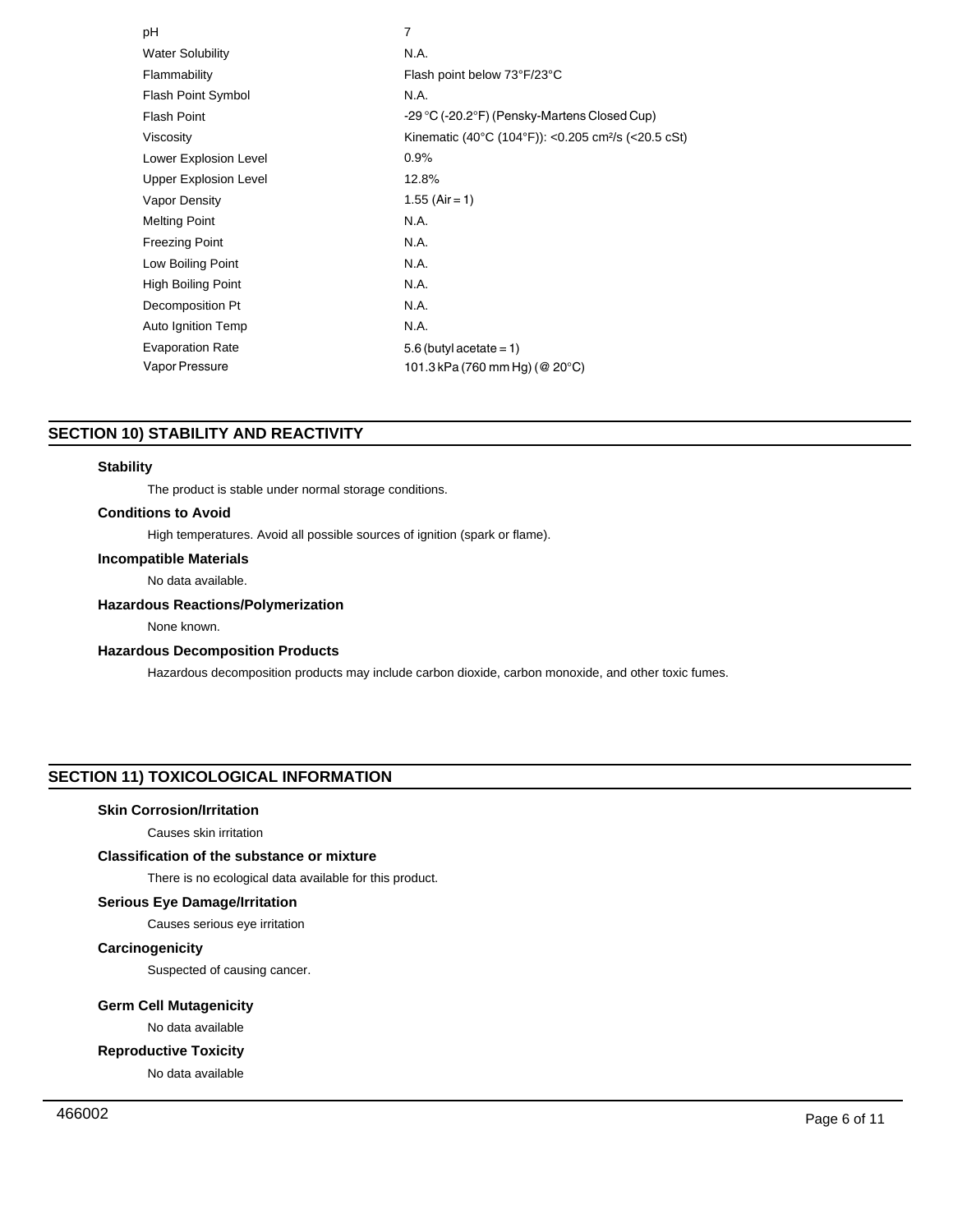## **Respiratory/Skin Sensitization**

May cause an allergic skin reaction

## **Specific Target Organ Toxicity - Single Exposure**

May cause drowsiness or dizziness

May cause respiratory irritation

## **Specific Target Organ Toxicity - Repeated Exposure**

Causes damage to organs through prolonged or repeated exposure.

## **Aspiration Hazard**

May be fatal if swallowed and enters airways

## **Acute Toxicity**

No data available

## **Potential Health Effects - Miscellaneous**

#### 0000067-64-1 ACETONE

The following medical conditions may be aggravated by exposure: lung disease, eye disorders, skin disorders. Overexposure may cause damage to any of the following organs/systems: blood, central nervous system, eyes, kidneys, liver, respiratory system, skin.

## 0000100-41-4 ETHYLBENZENE

Is an IARC, NTP or OSHA carcinogen. Increased susceptibility to the effects of this material may be observed in people with preexisting disease of any of the following: central nervous system, kidneys, liver, lungs. Recurrent overexposure may result in liver and kidney injury. Studies in laboratory animals have shown reproductive, embryotoxic and developmental effects. WARNING: This chemical is known to the State of California to cause cancer.

#### 0000123-86-4 BUTYL ACETATE

May cause abnormal liver function. The following medical conditions may be aggravated by exposure: respiratory system. Tests for embryotoxic activity in animals has been inconclusive. Rats exposed to very high airborne levels have exhibited high frequency hearing deficits. The significance of this to man is unknown. Has been toxic to the fetus in laboratory animals at doses that are toxic to the mother.

# 0000763-69-9 ETHYL-3-ETHOXYPROPIONATE

Has been toxic to the fetus in laboratory animals at doses that are toxic to the mother.

#### 0001330-20-7 XYLENE

Increased susceptibility to the effects of this material may be observed in people with preexisting disease of any of the following: bone marrow, cardiovascular system, central nervous system, kidneys, liver, lungs. Recurrent overexposure may result in liver and kidney injury. High exposures may produce irregular heart beats. Canada classifies Xylene as a developmental toxin as high exposures to xylenes in some animal studies have been reported to cause health effects on the developing fetus/embryo. These effects were often at levels toxic to the adult animal. The significance of these effects to humans is not known. Repeated or prolonged skin contact may cause any of the following: irritation, dryness, cracking of the skin.

#### 0001333-86-4 CARBON BLACK

Is an IARC, NTP or OSHA carcinogen. Has shown carcinogenic activity in laboratory animals at high doses. Significance to man is unknown. The following medical conditions may be aggravated by exposure: asthma, respiratory disease. WARNING: This chemical is known to the State of California to cause cancer.

#### 0064742-89-8 Lt. Aliphatic Hydrocarbon Solvent

Laboratory studies with rats have shown that petroleum distillates can cause kidney damage and kidney or liver tumors. These effects were not seen in similar studies with guinea pigs, dogs, or monkeys. Several studies evaluating petroleum workers have not shown a significant increase of kidney damage or an increase in kidney or liver tumors.

## **Chronic Exposure**

## 0000100-41-4 ETHYLBENZENE

CARCINOGENIC EFFECTS: Ethyl Benzene has been listed by IARC as Group 2B, Possibly Carcinogenic to Humans.

TERATOGENIC EFFECTS: Ethyl Benzene has been Classified as POSSIBLE for humans.

#### 0001330-20-7 XYLENE

High exposure to Xylenes in some animal studies have been reported to cause health effects on the developing embryo/fetus.

Xylene in high concentrations has caused embryotoxic effects in laboratory animals.

# 0001333-86-4 CARBON BLACK

CARCINOGENIC EFFECTS: In 1996, the IARC reevaluated Carbon Black as a Group 2B carcinogen. This evaluation is given to carbon black for which there is inadequate human evidence, but sufficient animal evidence.

Prolonged inhalation of Carbon black can result in lung disease. Symptoms include coughing, shortness of breath, wheezing and reduced pulmonary function.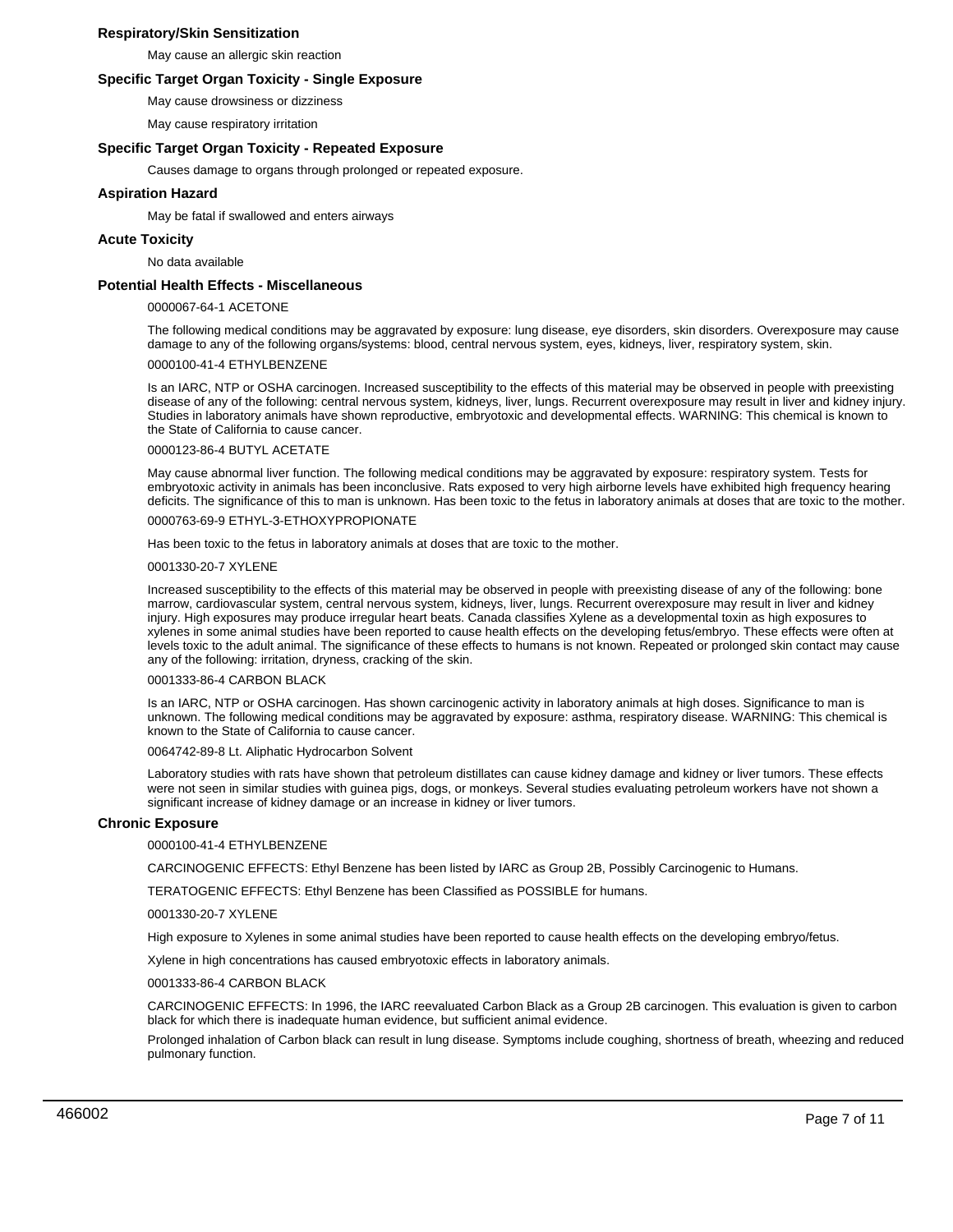0000100-41-4 ETHYLBENZENE

LC50 (inhalation, rat): 4000 ppm; 4-hour exposure (3)

LD50 (oral, rat): 3.5 g/kg (1,3,5,10) LD50 (oral, rat): 4.72 g/kg (3,5,7,8) LD50 (dermal, rabbit): 17.8 g/kg (11)

0001330-20-7 XYLENE

LC50 (rat): 6350 ppm (4-hour exposure) (unspecified isomers and ethylbenzene) (1)LC50 (rat): 6700 ppm (4-hour exposure) (65% m-xylene, 7.6% o-xylene, 7.8% p-xylene, 19.3% ethylbenzene) (2) ethylbenzene) (1)

LC50 (rat): 6700 ppm (4-hour exposure) (65% m-xylene, 7.6% o-xylene, 7.8% p-xylene, 19.3% ethylbenzene)(2)

LD50 (oral, rat): 5400 mg/kg (52% m-, 19% o-, 24% p-) (1)LD50 (oral, female mouse): 5251 mg/kg (60.2% m-, 9.1% o-, 14.6% p-, 17.0% ethylbenzene) (4)

LD50 (oral, male mouse): 5627 mg/kg (60.2% m-, 9.1% o-, 14.6% p-, 17.0% ethylbenzene) (4)

LD50 (dermal, rabbit): 12180 mg/kg (m-xylene); greater than 1700 mg/kg (mixed xylenes - undefined composition) (3)

LD50 (oral, female mouse): 5251 mg/kg (60.2% m-, 9.1% o-, 14.6% p-, 17.0% ethylbenzene) (4)

LD50 (oral, male mouse): 5627 mg/kg (60.2% m-, 9.1% o-, 14.6% p-, 17.0% ethylbenzene) (4)

LD50 (dermal, rabbit): 12180 mg/kg (m-xylene); greater than 1700 mg/kg (mixed xylenes - undefined composition) (3)

#### 0000067-64-1 ACETONE

LC50 (male rat): 30000 ppm (4-hour exposure); cited as 71000 mg/m3 (4-hour exposure) (29) LC50 (male mouse): 18600 ppm (4-hour exposure); cited as 44000 mg/m3 (4-hour exposure) (29)

LD50 (oral, female rat): 5800 mg/kg (24)

LD50 (oral, mature rat): 6700 mg/kg (cited as 8.5 mL/kg) (31)

LD50 (oral, newborn rat): 1750 mg/kg (cited as 2.2 mL/kg) (31)

LD50 (oral, mouse): 3000 mg/kg (32,unconfirmed)

LD50 (dermal, rabbit): Greater than 16000 mg/kg cited as 20 mL/kg) (30)

0000123-86-4 BUTYL ACETATE

LC50 (rat): 1802 mg/m3; 4-hour exposure (aerosol)(9) Note: A lower LC50 (aerosol) value of 760 mg/m3 (160 ppm); 4-hour exposure has been reported.(11,27) Extensive research has failed to confirm this value.

LD50 (oral, rat): 10770 mg/kg (12, unconfirmed)

LD50 (oral, mouse): 7100 mg/kg (5)

LD50 (oral, rabbit): 7400 mg/kg (cited as 64 millimols/kg) (13)

LD50 (dermal, rabbit): Greater than 5000 mg/kg (3, unconfirmed)

#### 0001333-86-4 CARBON BLACK

LC50 (rat): 6750 mg/m3 (4-hour exposure); cited as 27000 mg/m3 (27 mg/L) (1-hour exposure) (3)

0000106-97-8 BUTANE

LC50 (mouse): 202000 ppm (481000 mg/m3) (4-hour exposure); cited as 680 mg/L (2-hour exposure) (9) LC50 (rat): 276000 ppm (658000 mg/m3) (4-hour exposure); cited as 658 mg/L (4- hour exposure) (9)

# **SECTION 12) ECOLOGICAL INFORMATION**

## **Toxicity**

No data available

## **Persistence and Degradability**

0000067-64-1 ACETONE

91% readily biodegradable, Method: OECD Test Guideline 301B

0001333-86-4 CARBON BLACK

Carbon Black's insolubility in water results in it not being biodegradable in any medium or by biota. It is considered persistent in the natural environment.

## **Bio-Accumulative Potential**

0000067-64-1 ACETONE

Does not bioaccumulate

0001333-86-4 CARBON BLACK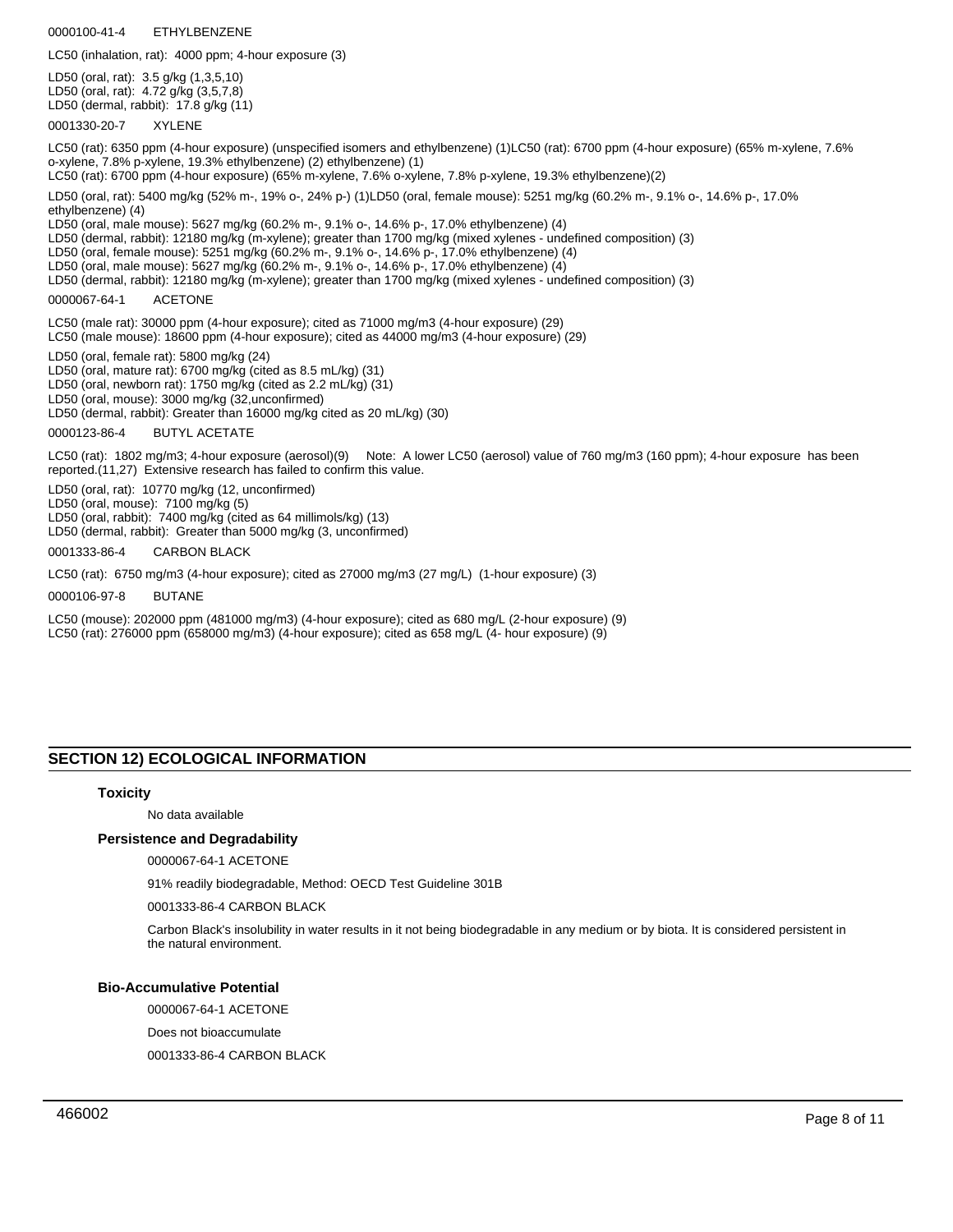A relevant bioaccumulation potential of carbon black is not expected based on its insolubility in organic solvents and in water. Furthermore, since the aggregate diameter of carbon black varies between 80 nm and 810 nm, bioaccumulation of particulate carbon black is not likely oweing to the large diameter of the solid aggregate particles.

## **Mobility in Soil**

No data available.

## **Other Adverse Effects**

No data available.

# **SECTION 13) DISPOSAL CONSIDERATIONS**

## **Waste Disposal**

Under RCRA, it is the responsibility of the user of the product, to determine at the time of disposal whether the product meets RCRA criteria for hazardous waste. Waste management should be in full compliance with federal, state, and local laws.

Empty containers retain product residue which may exhibit hazards of material, therefore do not pressurize, cut, glaze, weld or use for any other purposes. Return drums to reclamation centers for proper cleaning and reuse.

# **SECTION 14) TRANSPORT INFORMATION**

## **U.S. DOT Information**

UN number: UN1950

Proper shipping name: Aerosols, flammable, (each not exceeding 1 L capacity) (LTD QTY)

Hazard class: 2.1

Packaging group: No Data Available

Hazardous substance (RQ): No Data Available

Toxic-Inhalation Hazard: No Data Available

Marine Pollutant: No Data Available

Note / Special Provision: No Data Available

## **IMDG Information**

UN number: UN1950

Proper shipping name: Aerosols, flammable, (each not exceeding 1 L capacity) (LTD QTY)

Hazard class: 2.1

Packaging group: No Data Available

Marine Pollutant: No Data Available

Note / Special Provision: No Data Available

# **IATA Information**

UN number: UN1950 Hazard class: 2.1 Packaging group: No Data Available Proper shipping name: Aerosols, flammable, (each not exceeding 1 L capacity) (N/A) Note / Special Provision: No Data Available

# **SECTION 15) REGULATORY INFORMATION**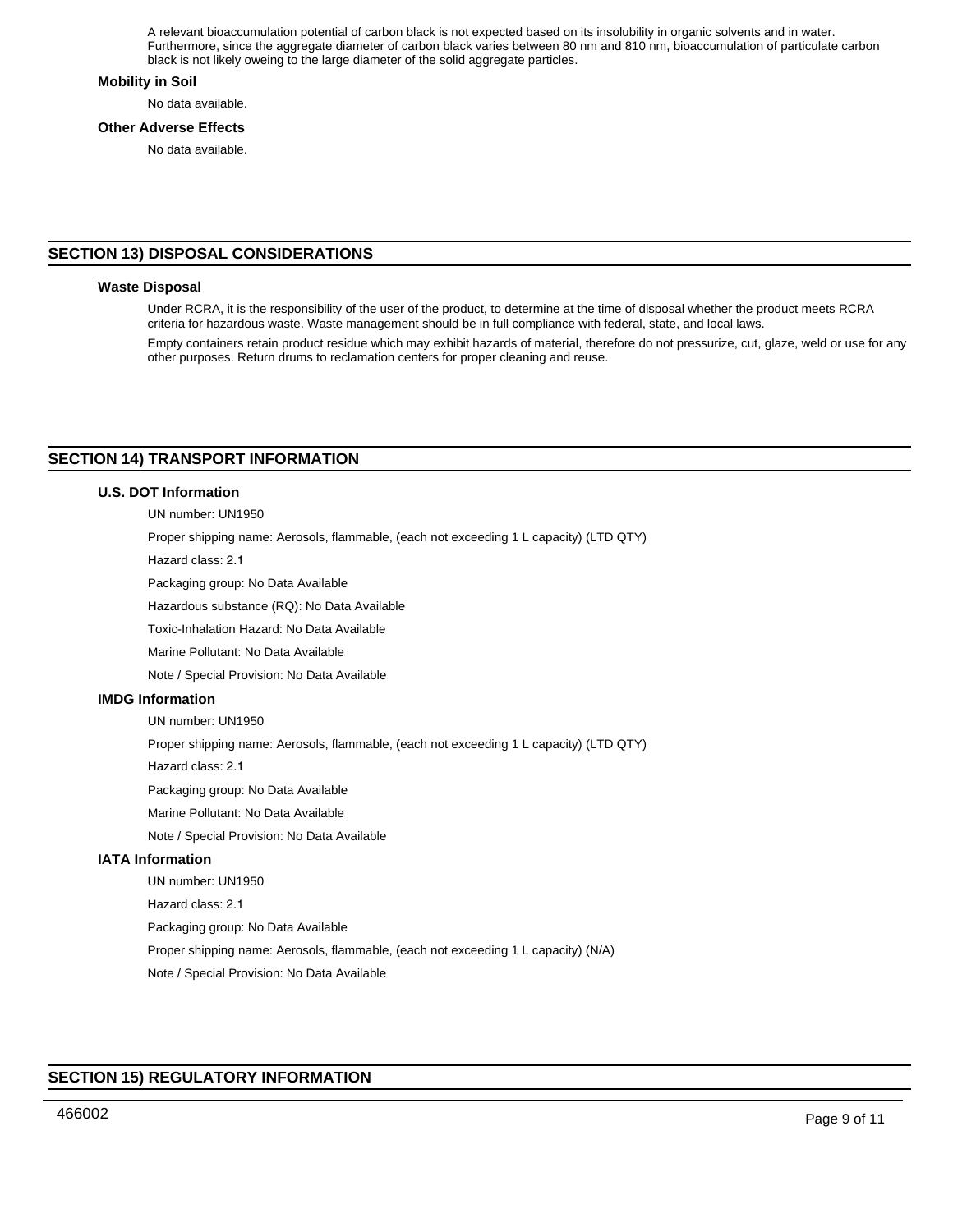| CAS          | <b>Chemical Name</b>                 | % By Weight   | <b>Regulation List</b>                                                                        |
|--------------|--------------------------------------|---------------|-----------------------------------------------------------------------------------------------|
| 0000067-64-1 | <b>ACETONE</b>                       | 25% - 50%     | CERCLA, SARA312, TSCA, RCRA, ACGIH, OSHA                                                      |
| 0000074-98-6 | <b>PROPANE</b>                       | 10% - 25%     | SARA312, VOC, TSCA, ACGIH, OSHA                                                               |
| 0000123-86-4 | <b>BUTYL ACETATE</b>                 | 10% - 25%     | CERCLA, SARA312, VOC, TSCA, ACGIH, OSHA                                                       |
| 0000106-97-8 | <b>BUTANE</b>                        | $5\%$ - 15%   | SARA312, VOC, TSCA, ACGIH                                                                     |
| 0014807-96-6 | <b>TALC</b>                          | $2\% - 7\%$   | SARA312, TSCA, ACGIH, OSHA                                                                    |
| 0064742-89-8 | Lt. Aliphatic Hydrocarbon<br>Solvent | $2\% - 7\%$   | SARA312, VOC, TSCA, OSHA                                                                      |
| 0000763-69-9 | ETHYL-3-ETHOXY<br><b>PROPIONATE</b>  | $1.0\% - 5\%$ | SARA312, VOC TSCA                                                                             |
| 0001330-20-7 | <b>XYLENE</b>                        | $0.1\% - 2\%$ | SARA313, CERCLA, HAPS, SARA312, VOC, TSCA, RCRA, ACGIH, OSHA                                  |
| 0001333-86-4 | <b>CARBON BLACK</b>                  | $0.1\% - 2\%$ | SARA312, TSCA, ACGIH, CA_Prop65 - California Proposition 65, OSHA                             |
| 0000100-41-4 | ETHYLBENZENE                         | $0.1\% - 2\%$ | SARA313, CERCLA, HAPS, SARA312, VOC, TSCA, ACGIH, CA_Prop65 - California Proposition 65, OSHA |

# **SECTION 16) OTHER INFORMATION**

## **Glossary**

\* There are points of differences between OSHA GHS and UN GHS. In 90% of the categories, they can be used interchangeably, but for the Skin Corrosion/Irritant Category and the Specific Target Organ Toxicity (Single and Repeated Exposure) Categories. In these cases, our system will say UN GHS.

ACGIH- American Conference of Governmental Industrial Hygienists; ANSI- American National Standards Institute; Canadian TDG-Canadian Transportation of Dangerous Goods; CAS- Chemical Abstract Service; Chemtrec- Chemical Transportation Emergency Center (US); CHIP- Chemical Hazard Information and Packaging; DSL- Domestic Substances List; EC- Equivalent Concentration; EH40 (UK)- HSE Guidance Note EH40 Occupational Exposure Limits; EPCRA- Emergency Planning and Community Right-To-Know Act; ESL-Effects screening levels; HMIS- Hazardous Material Information Service; LC- Lethal Concentration; LD- Lethal Dose; NFPA- National Fire Protection Association; OEL- Occupational Exposure Limits; OSHA- Occupational Safety and Health Administration, US Department of Labor; PEL- Permissible Exposure Limit; SARA (Title III)- Superfund Amendments and Reauthorization Act; SARA 313- Superfund Amendments and Reauthorization Act, Section 313; SCBA- Self-Contained Breathing Apparatus; STEL- Short Term Exposure Limit; TCEQ- Texas Commission on Environmental Quality; TLV- Threshold Limit Value; TSCA- Toxic Substances Control Act Public Law 94- 469; TWA- Time Weighted Value; US DOT- US Department of Transportation; WHMIS- Workplace Hazardous Materials Information System.



# ( \* ) - Chronic effects

Caution: HMIS® ratings are based on a 0-4 rating scale, with 0 representing minimal hazards or risks, and 4 representing significant hazards or risks